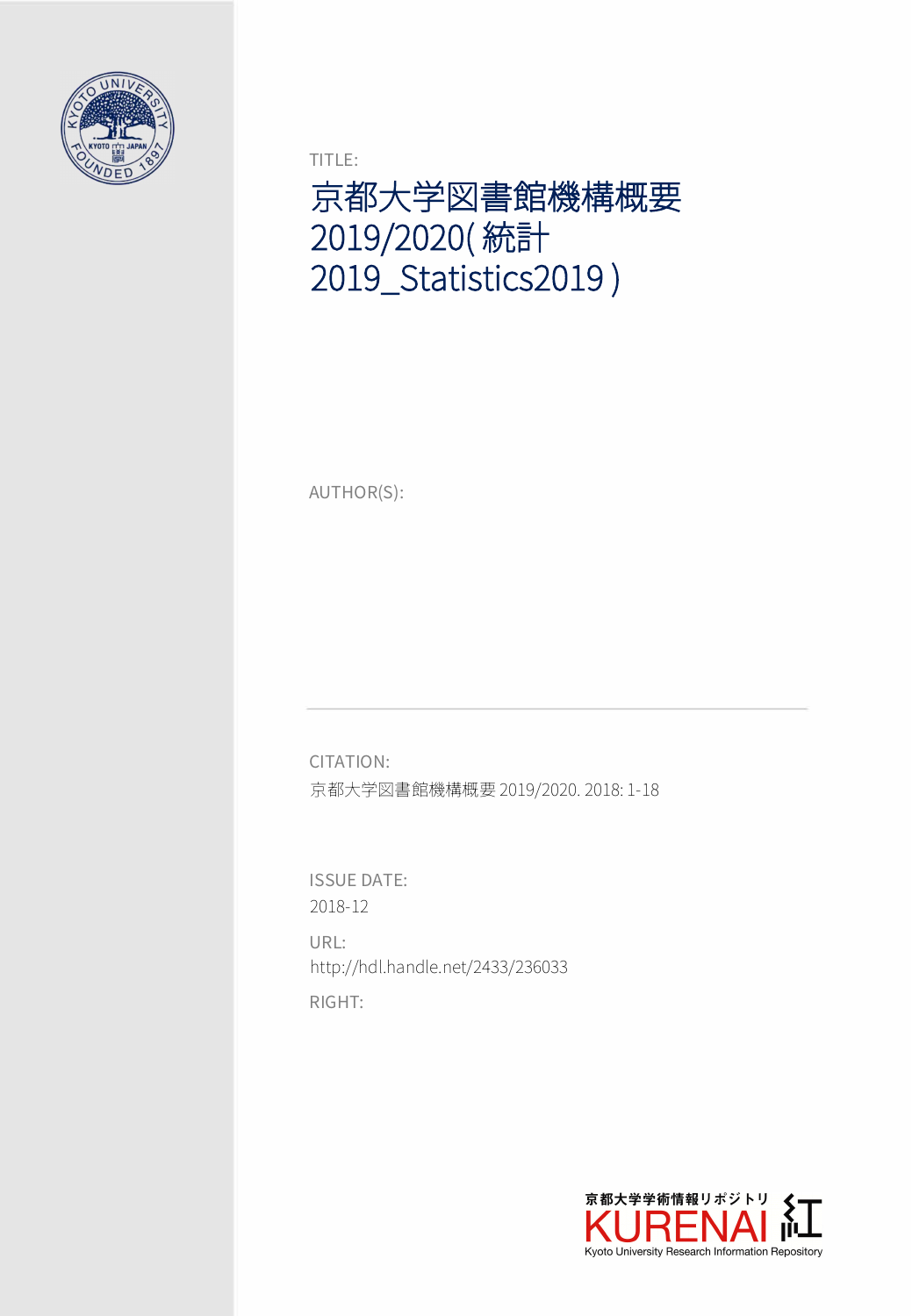## 京都大学図書館機構概要 統計 2019

Outline of the Kyoto University Library Network Statistics 2019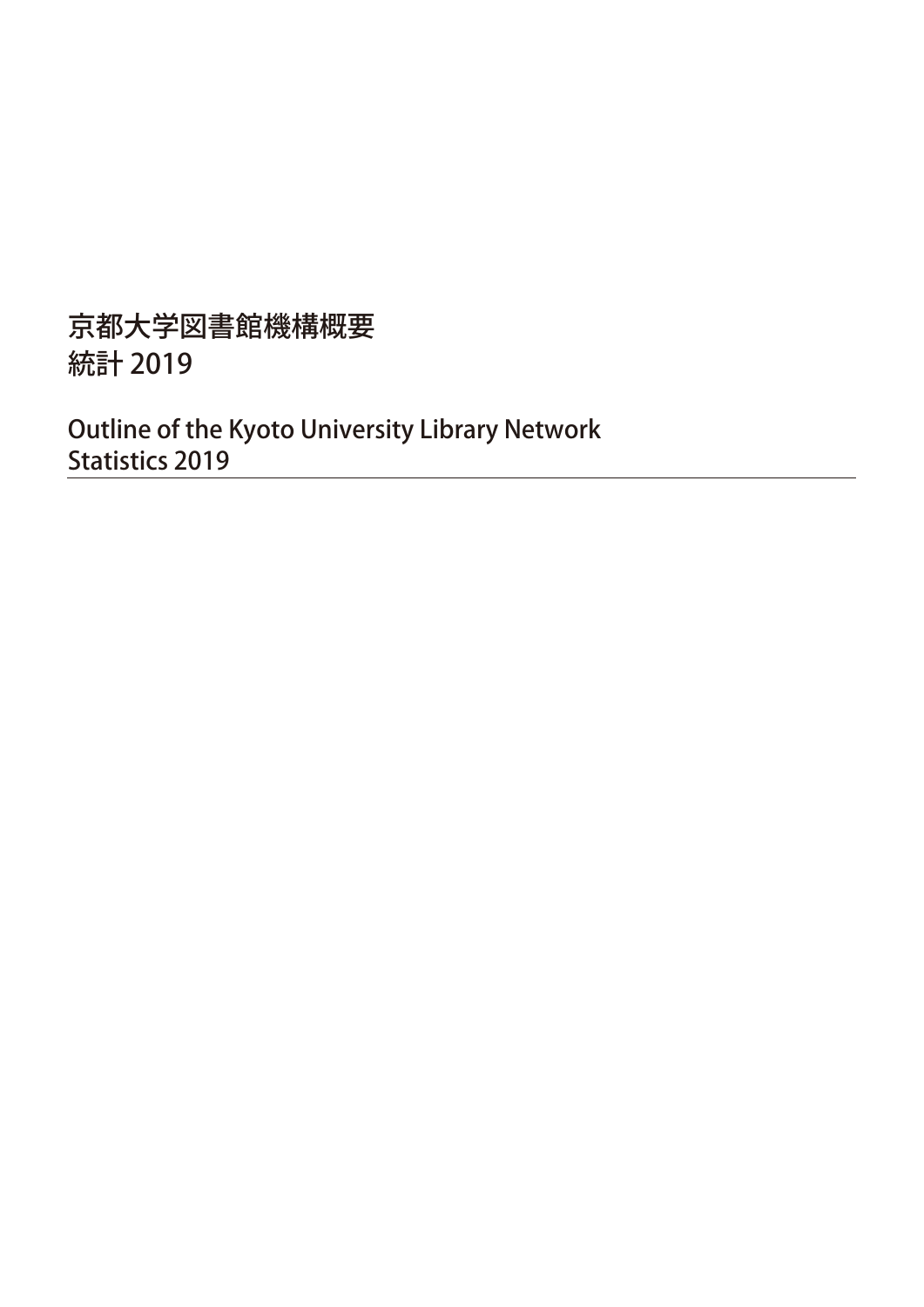### 蔵書統計(2017 年度実績) Statistics of Collection (academic FY2017)

|                                                                      | 蔵書冊数 Library Holdings                               |             |                                                      |                                           | 受入冊数 Books Added                            |             |                                                      | 受入雑誌種数 Periodicals Added                  |             |                                                                                     |                                                        |
|----------------------------------------------------------------------|-----------------------------------------------------|-------------|------------------------------------------------------|-------------------------------------------|---------------------------------------------|-------------|------------------------------------------------------|-------------------------------------------|-------------|-------------------------------------------------------------------------------------|--------------------------------------------------------|
| 図書館・室<br>Libraries                                                   |                                                     | 全体<br>Total | 和書<br>Books in<br>Japanese,<br>Chinese<br>and Korean | 洋書<br>Books in<br>alphabetic<br>languages | うち開架冊数<br>Books on<br>Open<br><b>Stacks</b> | 全体<br>Total | 和書<br>Books in<br>Japanese,<br>Chinese<br>and Korean | 洋書<br>Books in<br>alphabetic<br>languages | 全体<br>Total | うち購入和雑誌うち購入洋雑誌<br>Periodicals in<br>Japanese,<br>Chinese and<br>Korean<br>purchased | Periodicals in<br>alphabetic<br>languages<br>purchased |
| 附属図書館<br>Main Library                                                |                                                     | 990,778     | 710,001                                              | 280,777                                   | 176,470                                     | 11,484      | 9,146                                                | 2,338                                     | 1,520       | 302                                                                                 | 326                                                    |
| $(*1)$<br>宇治分館<br>Uji Library                                        |                                                     | 76,598      | 15,164                                               | 61,434                                    | 16,048                                      | 2,814       | 838                                                  | 1,976                                     | 295         | 84                                                                                  | 47                                                     |
| 吉田南総合図書館<br>Yoshida-South Library                                    | $(*2)$                                              | 698,869     | 395,680                                              | 303,189                                   | 111,714                                     | 10,665      | 7,147                                                | 3,518                                     | 601         | 203                                                                                 | 94                                                     |
| 文学研究科<br><b>Graduate School of Letters</b>                           |                                                     | 1,129,738   | 685,743                                              | 443,995                                   | 6,164                                       | 12,272      | 7,836                                                | 4,436                                     | 1,778       | 267                                                                                 | 439                                                    |
| 教育学研究科<br>Graduate School of Education                               |                                                     | 187,178     | 112,748                                              | 74,430                                    | 176,121                                     | 3,180       | 2,166                                                | 1,014                                     | 565         | 89                                                                                  | 34                                                     |
| 法学研究科<br>$(*3)$<br>Graduate School of Law                            |                                                     | 717,390     | 317,852                                              | 399,538                                   | 22,977                                      | 7,368       | 3,781                                                | 3,587                                     | 1,124       | 303                                                                                 | 466                                                    |
| 経済学研究科 (*4)<br>Graduate School of Economics                          |                                                     | 613,869     | 318,587                                              | 295,282                                   | 23,218                                      | 5,846       | 3,479                                                | 2,367                                     | 1,186       | 127                                                                                 | 166                                                    |
| 理学研究科<br>Graduate School of Science                                  |                                                     | 275,699     | 58,630                                               | 217,069                                   | 244,760                                     | 12,612      | 4,829                                                | 7,783                                     | 490         | 86                                                                                  | 83                                                     |
| 医学研究科<br>Graduate School of Medicine                                 |                                                     | 220,675     | 93,532                                               | 132,374                                   | 158,062                                     | 1,363       | 542                                                  | 821                                       | 502         | 81                                                                                  | 72                                                     |
| (医学人間健康科学系)<br>Human Health Sciences                                 |                                                     | 27,182      | 4,537                                                | 17,414                                    | 17,414                                      | 478         | 456                                                  | 22                                        | 142         | 34                                                                                  | 34                                                     |
| 薬学研究科<br>Graduate School of Pharmaceutical Sciences                  |                                                     | 34,290      | 12,121                                               | 22,169                                    | 6,749                                       | 190         | 167                                                  | 23                                        | 32          | 13                                                                                  | 0                                                      |
| 工学研究科<br>Graduate School of Engineering                              |                                                     | 351,221     | 153,255                                              | 197,966                                   | 174,193                                     | 6,763       | 5,537                                                | 1,226                                     | 765         | 392                                                                                 | 102                                                    |
| 農学研究科<br>Graduate School of Agriculture                              |                                                     | 267,588     | 148,226                                              | 119,362                                   | 121,340                                     | 3,844       | 3,285                                                | 559                                       | 1,077       | 439                                                                                 | 99                                                     |
| エネルギー科学研究科<br>Graduate School of Energy Science                      |                                                     | 10,533      | 4,996                                                | 5,537                                     | 6,796                                       | 76          | 50                                                   | 26                                        | 56          | 20                                                                                  | 6                                                      |
| アジア・アフリカ地域研究研究科<br>Graduate School of Asian and African Area Studies |                                                     | 139,016     | 15,554                                               | 123,462                                   | 5,130                                       | 1,410       | 121                                                  | 1,289                                     | 88          | 6                                                                                   | 19                                                     |
| 情報学研究科<br>Graduate School of Informatics                             |                                                     | 57,593      | 18,697                                               | 38,896                                    | 35,814                                      | 778         | 549                                                  | 229                                       | 98          | 64                                                                                  | 28                                                     |
| 地球環境学堂·学舎<br>Graduate School of Global Environmental Studies         |                                                     | 10,471      | 6,335                                                | 4,136                                     | 10,461                                      | 233         | 127                                                  | 106                                       | 19          | 13                                                                                  | 3                                                      |
| 人文科学研究所<br>Institute for Research in Humanities                      |                                                     | 628,444     | 529,030                                              | 99,414                                    | 7,328                                       | 7,829       | 6,228                                                | 1,601                                     | 1,257       | 280                                                                                 | 86                                                     |
| 基礎物理学研究所<br>Yukawa Institute for Theoretical Physics                 |                                                     | 92,423      | 10,310                                               | 82,113                                    | 92,423                                      | 825         | 251                                                  | 574                                       | 50          | 23                                                                                  | 13                                                     |
| 経済研究所<br>Institute of Economic Research                              |                                                     | 83,781      | 41,593                                               | 42,188                                    | 140                                         | 725         | 300                                                  | 425                                       | 500         | 85                                                                                  | 231                                                    |
| 数理解析研究所<br>Research Institute for Mathematical Sciences              |                                                     | 103,744     | 7,913                                                | 95,831                                    | 49,300                                      | 1,179       | 91                                                   | 1,088                                     | 346         | 19                                                                                  | 236                                                    |
| 複合原子力科学研究所<br>Institute for Integrated Radiation and Nuclear Science |                                                     | 54,519      | 16,037                                               | 38,482                                    | 48,159                                      | 473         | 172                                                  | 301                                       | 66          | 25                                                                                  | 14                                                     |
| 需長類研究所<br>Primate Research Institute                                 |                                                     | 28,566      | 9,892                                                | 18,674                                    | 28,566                                      | 342         | 262                                                  | 80                                        | 191         | 4                                                                                   | 4                                                      |
| 京都大学東南アジア地域研究研究所<br>Center for Southeast Asian Studies               |                                                     | 248,896     | 37,379                                               | 211,517                                   | 233,392                                     | 5,403       | 670                                                  | 4,733                                     | 506         | $\overline{2}$                                                                      | 43                                                     |
| 生熊学研究センター<br>Center for Ecological Research                          |                                                     | 17,177      | 9,879                                                | 7,298                                     | 17,177                                      | 210         | 137                                                  | 73                                        | 1           | 0                                                                                   | $\mathbf{1}$                                           |
| フィールド科学<br>教育研究センター                                                  | 森林系<br><b>Forest Science</b>                        | 16,074      | 12,069                                               | 4,005                                     | $\qquad \qquad -$                           | 65          | 62                                                   | 3                                         | 101         | 38                                                                                  | $\mathbf{1}$                                           |
| <b>Field Science</b><br>Education and<br>Research Center             | 瀬戸臨海<br>Seto Marine<br><b>Biological Laboratory</b> | 5,449       | 905                                                  | 4,544                                     | $\qquad \qquad -$                           | 7           | $\theta$                                             | 7                                         | 3           | $\overline{2}$                                                                      | $\mathbf{1}$                                           |
| その他<br>Others                                                        |                                                     | 5,512       | 2,414                                                | 3,098                                     | $\overline{\phantom{0}}$                    | 77          | 16                                                   | 61                                        | 15          | 1                                                                                   | 14                                                     |
| 合計<br>Combined total                                                 |                                                     | 7,093,273   |                                                      | 3,749,079 3,344,194                       | 1,789,916                                   | 98,511      | 58,245                                               | 40,266                                    | 13,374      | 3,002                                                                               | 2,662                                                  |

正式な図書館・室名は図書館機構HPの図書館・室一覧参照 See the library website for the official names of libraries : https://www.kulib.kyoto-u.ac.jp/newdb

\*1 附属図書館宇治分館は、化学研究所・エネルギー理工学研究所・生存圏研究所・防災研究所の蔵書数等を含めた数<br>- Figures for Uji Library include library holdings in Institute for Chemical Research, Institute of Advanced Energy, Research Institute for Sustainable Humanosphere,

\*2 吉田南総合図書館は、人間・環境学研究科・高等教育研究開発推進センター・総合生存学館・国際高等教育院・高等研究院の蔵書数等を含めた数<br>Figures for Yoshida-South Library include library holdings in Graduate School of Human and Environmental Studies, Center for the Promotion of Excellenc Advanced Integrated Studies in Human Survivability, Institute for Liberal Arts and Sciences, and Institute for Advanced Study.

\*3 法学研究科は、公共政策連携研究部・公共政策教育部の蔵書数等を含めた数 Figures for Graduate School of Law include library holdings in School of Government

\*4 経済研究科は、経営管理研究部・経営管理教育部の蔵書数等を含めた数 Figures for Graduate School of Law include library holdings in Graduate School of Management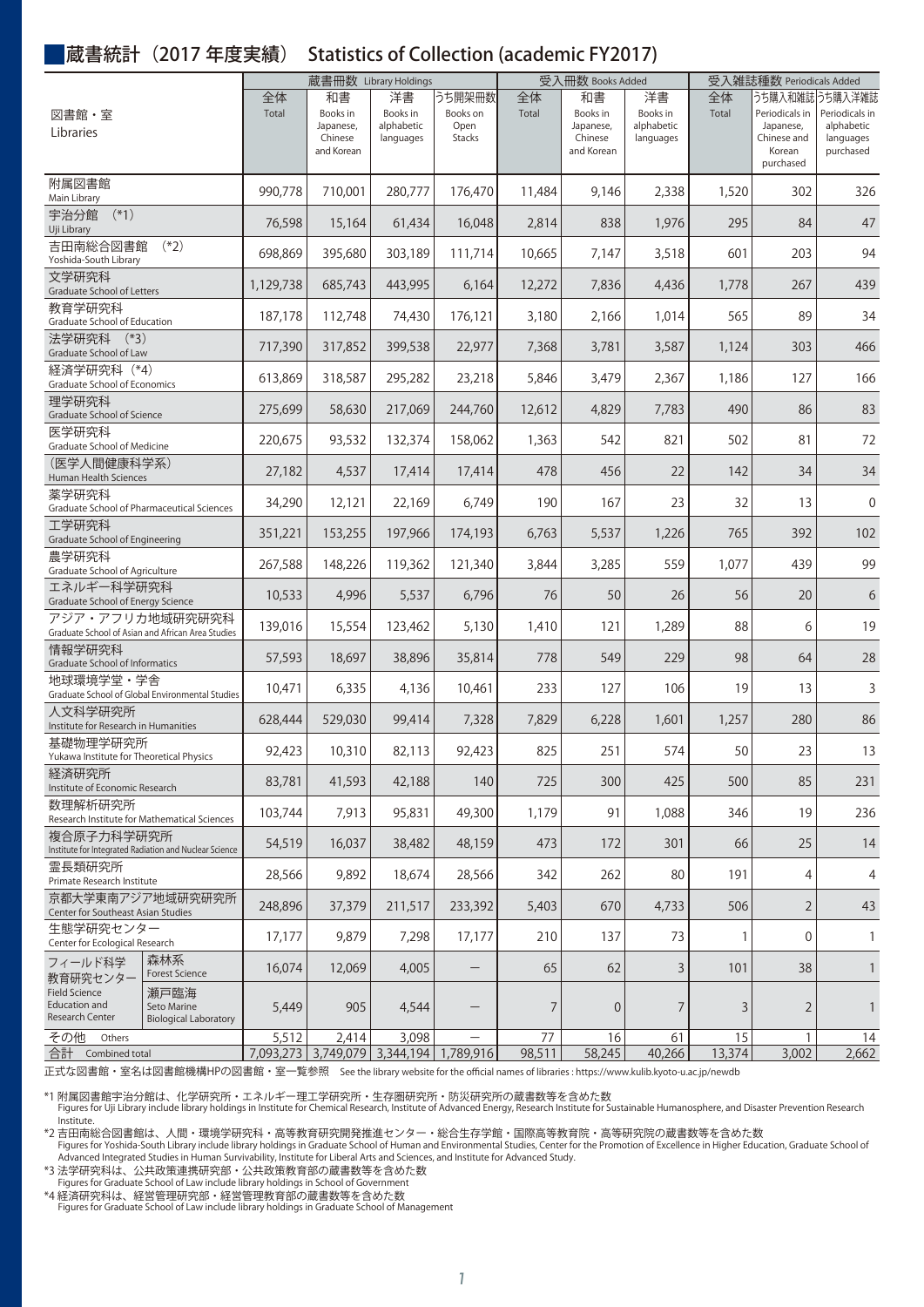



回 Time<sup>E</sup> 主要電子書籍ダウンロード数 Number of Downloads from Major Electronic Books 2013 2014 2015 2016 2017 60,000 50,000 40,000 30,000 20,000 10,000 0 70,000 37,850 10,157 12,479 587,352 17.05  $\frac{11}{30,202}$ 13,849 9,714 629 554,696 6,601 11,825 2,806 9,506 679 326,692 4,344 7,822 1,167 3,077 538 291,366 3,593 10,344 765 - 339 149,744 1,796  $\frac{1}{9.041}$ **ProQuest** [ebrary (2013-2016) / Ebook Central(2017)] <u>oup</u> Maruzen eBook Library Springer **Wiley**  $E$ Elsevie

#### 雑誌年間受入れタイトル数と総タイトル数(冊子体) Annual and accumulated number of Periodicals (Print) 16,000 14,000 12,000 10,000 8,000 6,000 4,000 2,000 ■洋雑誌種数 Periodicals Held in alphabetic languages ■和雑誌種数 Periodicals Held in Japanese, Chinese and Korean 和雑誌受入種数 Periodicals Added in Japanese, Chinese and Korean ◆洋雑誌受入種数 Periodicals Added in alphabetic languages 140,000 タイトル数 Titles タイトル数 Titles 120,000 100,000 80,000 60,000 40,000 20,000 0 2013 2014 2015 2016 2017 0  $\mathcal{F}_{\mathcal{C}}$  $\begin{array}{c|c}\n66,380 \\
\hline\n60,639\n\end{array}$  62,363<br>  $\begin{array}{c}\n66,380 \\
\hline\n6,335\n\end{array}$  66,380  $0^{12,736}$ 60,660 59,244<br>12,736 0.431 60,510  $O^{10,410}$   $O^{10,415}$ 3,840  $\triangle$ <sub>6.03</sub> 9,534 6,555  $\bullet^{7,540}$



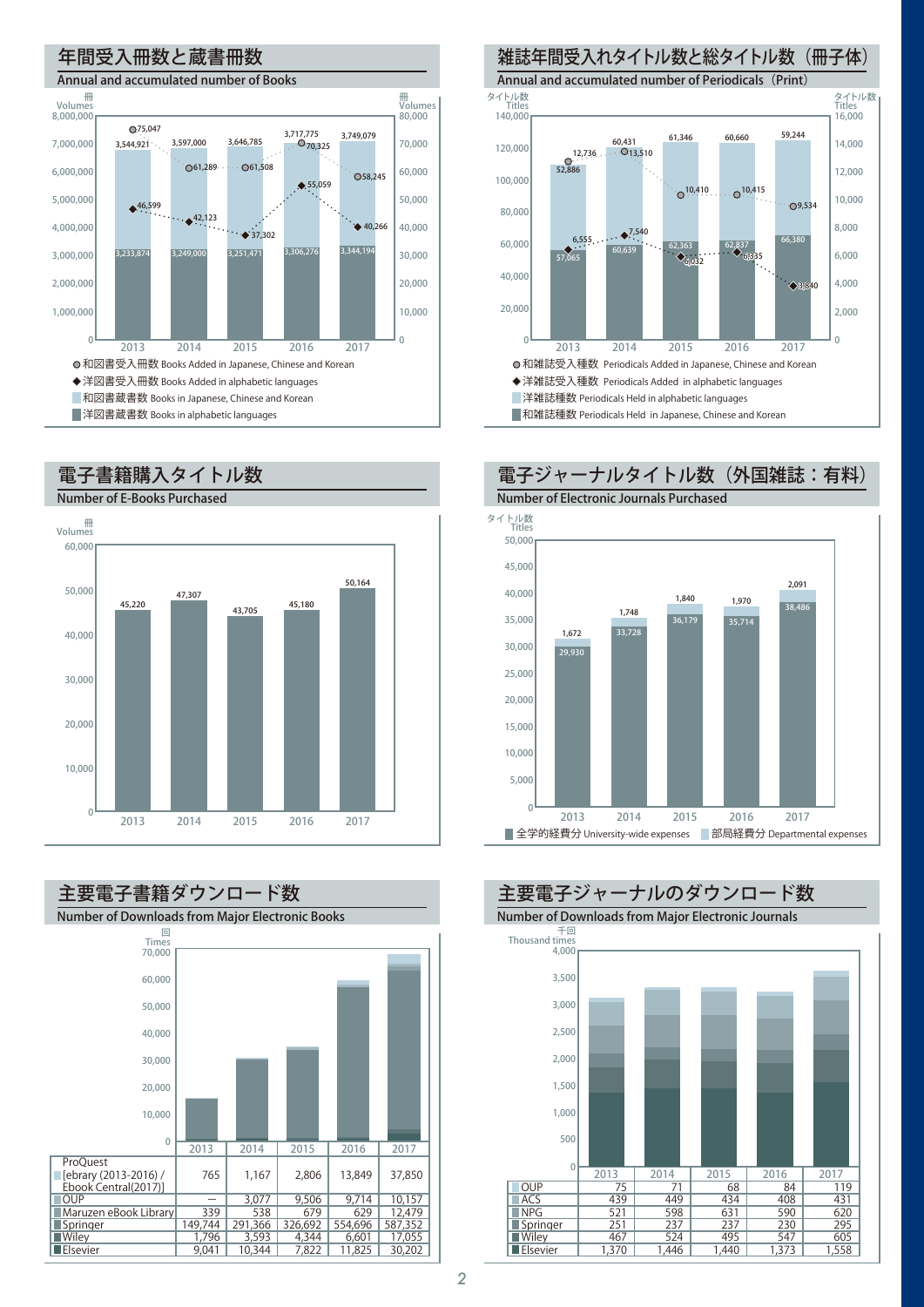#### 利用統計(2017 年度実績) Usage Statistics (academic FY2017)

| 図書館・室<br>Libraries                                                       |                                              | 入館者数<br><b>Visitors</b>  | 貸出 Loans    |                |                              | 相互利用 Interlibrary Loan   |                             |                          |                        |  |
|--------------------------------------------------------------------------|----------------------------------------------|--------------------------|-------------|----------------|------------------------------|--------------------------|-----------------------------|--------------------------|------------------------|--|
|                                                                          |                                              |                          | 全体<br>Total | 学生<br>Students | 開館日数<br>Days of<br>operation | 貸出<br>Originals<br>lent  | 借用<br>Originals<br>borrowed | 複写提供<br>Copies provided  | 複写取寄<br>Copies ordered |  |
| 附属図書館<br>Main Library                                                    |                                              | 1,035,575                | 153,496     | 138,708        | 349                          | 656                      | 818                         | 2,430                    | 1,716                  |  |
| $(*1)$<br>宇治分館<br>Uji Library                                            |                                              | 11,574                   | 1878        | 1,390          | 239                          | 8                        | 3                           | 129                      | 36                     |  |
| 吉田南総合図書館<br>$(*2)$<br>Yoshida-South Library                              |                                              | 222,738                  | 87,137      | 76,540         | 274                          | 1,301                    | 503                         | 331                      | 1,290                  |  |
| 文学研究科<br>Graduate School of Letters                                      |                                              |                          | 65,844      | 40,674         | 226                          | 425                      | 97                          | 954                      | 188                    |  |
| 教育学研究科<br>Graduate School of Education                                   |                                              | 14,119                   | 12,295      | 10,321         | 232                          | 43                       | 37                          | 284                      | 18                     |  |
| 法学研究科<br>$(*3)$<br>Graduate School of Law                                |                                              |                          | 19,295      | 15,939         | 267                          |                          | 26                          |                          | 50                     |  |
| 経済学研究科<br>$(*4)$<br>Graduate School of Economics                         |                                              | 43,285                   | 11,974      | 10,434         | 266                          | $\overline{\phantom{0}}$ | 19                          | $\overline{\phantom{0}}$ | 31                     |  |
| 理学研究科<br>Graduate School of Science                                      |                                              | 68,466                   | 28,508      | 19,608         | 241                          | $\overline{0}$           | 25                          | $\overline{0}$           | 62                     |  |
| 医学研究科<br>Graduate School of Medicine                                     |                                              | 55,454                   | 6,053       | 4,620          | 299                          | 13                       | 39                          | 2,337                    | 937                    |  |
| (医学人間健康科学系)<br>Human Health Sciences                                     |                                              |                          | 6,879       | 6,116          | 221                          | $\overline{0}$           | $\Omega$                    | $\Omega$                 | $\overline{0}$         |  |
| 薬学研究科<br>Graduate School of Pharmaceutical Sciences                      |                                              | 13,550                   | 1,004       | 849            | 236                          | $\overline{0}$           | $\mathbf{0}$                | 47                       | 13                     |  |
| 工学研究科<br>Graduate School of Engineering                                  |                                              | 43,940                   | 14,531      | 12,734         | 234                          | 65                       | 48                          | 162                      | 116                    |  |
| 農学研究科<br>Graduate School of Agriculture                                  |                                              | 53,909                   | 11,189      | 8,727          | 238                          | 119                      | 113                         | 334                      | 163                    |  |
| エネルギー科学研究科<br>Graduate School of Energy Science                          |                                              | 1,338                    | 195         | 182            | 238                          |                          | 3                           |                          | 8                      |  |
| アジア・アフリカ地域研究研究科<br>Graduate School of Asian and African Area Studies     |                                              | 1,361                    | 2,780       | 967            | 220                          | 29                       | 292                         | 5                        | 65                     |  |
| 情報学研究科<br>Graduate School of Informatics                                 |                                              | 8,907                    | 6,038       | 5,529          | 239                          | $\overline{2}$           | $\Omega$                    | 3                        | $\overline{0}$         |  |
| 地球環境学堂·学舎<br>Graduate School of Global Environmental Studies             |                                              | 2,642                    | 769         | 533            | 240                          | 34                       | 13                          | 5                        | 44                     |  |
| 人文科学研究所<br>Institute for Research in Humanities                          |                                              | 4,963                    | 5,170       | 2,461          | 212                          | 42                       | 197                         | 325                      | 123                    |  |
| 基礎物理学研究所<br>Yukawa Institute for Theoretical Physics                     |                                              | 1,225                    | 2,007       | 1,702          | 365                          | 9                        | 1                           | 35                       | $\mathbf 0$            |  |
| 経済研究所<br>Institute of Economic Research                                  |                                              | 718                      | 785         | 550            | 226                          | 8                        | 19                          | 31                       | 3                      |  |
| 数理解析研究所<br>Research Institute for Mathematical Sciences                  |                                              | 3,110                    | 1,495       | 1,025          | 234                          | 8                        | 1                           | 87                       | $\mathbf 0$            |  |
| 複合原子力科学研究所<br>Institute for Integrated Radiation and Nuclear Science     |                                              | 1,884                    | 345         | 128            | 241                          | 5                        | 11                          | 57                       | 18                     |  |
| 霊長類研究所<br>Primate Research Institute                                     |                                              | $\overline{\phantom{0}}$ | 313         | 150            | 240                          | 17                       | 5                           | 35                       | 21                     |  |
| 京都大学東南アジア地域研究研究所<br>Center for Southeast Asian Studies                   |                                              | 2,279                    | 3,225       | 1,172          | 233                          | 119                      | 132                         | 17                       | 23                     |  |
| 生態学研究センター<br>Center for Ecological Research                              |                                              | $\overline{\phantom{0}}$ | 184         | 100            | 230                          | 1                        | 3                           | 7                        | 3                      |  |
| フィールド科学<br>教育研究センター<br>Field Science<br>Education<br>and Research Center | 森林系<br><b>Forest Science</b>                 | 56                       | 103         | 84             | 365                          | $\overline{0}$           | $\overline{0}$              | $\overline{0}$           | $\theta$               |  |
|                                                                          | 瀬戸臨海<br>Seto Marine Biological<br>Laboratory |                          | $\mathbf 0$ | $\mathbf 0$    | 219                          | 3                        | 3                           | 61                       | 4                      |  |
| 合計<br>Combined total                                                     |                                              | 1,591,093                | 443,492     | 361,243        | 6,824                        | 2,907                    | 2,408                       | 7,676                    | 4,932                  |  |

正式な図書館・室名は図書館機構HPの図書館・室一覧参照 See the library website for the official names of libraries : https://www.kulib.kyoto-u.ac.jp/newdb

\*1 附属図書館宇治分館は、化学研究所・エネルギー理工学研究所・生存圏研究所・防災研究所の利用統計を含めた数<br>Figures for Uji Library include usage statistics in Institute for Chemical Research, Institute of Advanced Energy, Research Institute for Sustainable Humanosphere, a Institute.

\*2 吉田南総合図書館は、人間・環境学研究科・高等教育研究開発推進センター・総合生存学館・国際高等教育院・高等研究院の利用統計を含めた数

Figures for Yoshida-South Library include usage statistics in Graduate School of Human and Environmental Studies, Center for the Promotion of Excellence in Higher Education, Graduate School of Advanced Integrated Studies in Human Survivability, Institute for Liberal Arts and Sciences, and Institute for Advanced Study.

\*3 法学研究科は、公共政策連携研究部・公共政策教育部の利用統計を含めた数 Figures for Graduate School of Law include usage statistics in School of Government

\*4 経済研究科は、経営管理研究部・経営管理教育部の利用統計を含めた数 Figures for Graduate School of Law include usage statistics in Graduate School of Management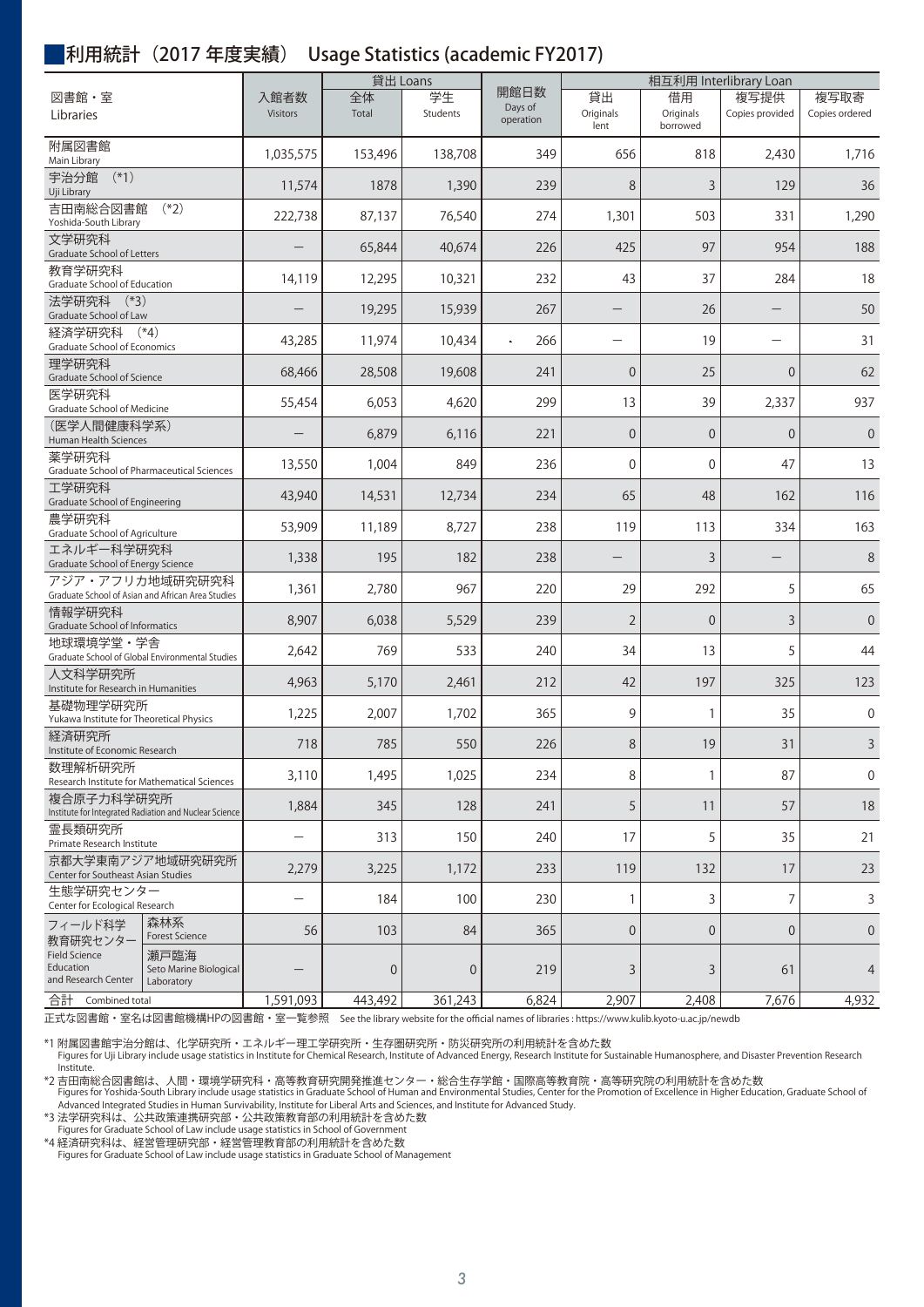



Users can order books that are located on other KU campuses to be delivered to the library of the user's home department.



### 貸出冊数

Volumes Loaned





■提供 Copies provided ■取寄 Copies ordered 件 Cases 相互利用・複写サービス Inter-Library Loan Service (Copies provided and Ordered) 2013 2014 2015 2016 2017 0 12,000 10,000 8,000 6,000 4,000  $2,000$ 14,000 12,261 11,478 9,348 8,333 7,676 5,511 5,482 5,251 5,027 4,932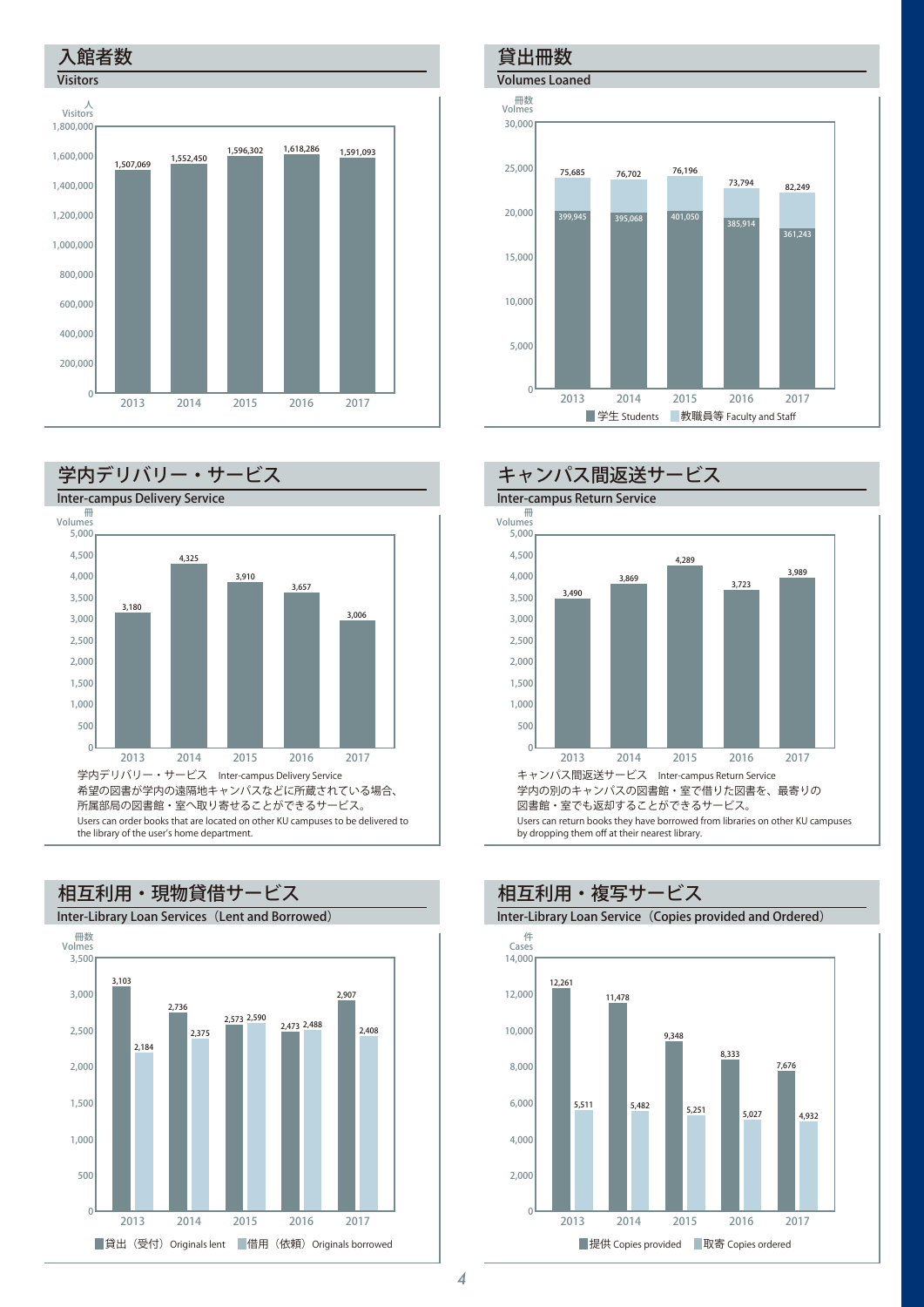#### 学内論文コピー取寄せ

#### Number of Copies of Articles Ordered University-wide



EDDS enables users to read documents (e.g., articles) held at other KU campuses on campus PCs, such as those in the Open Space Laboratory (OSL) or other laboratories.



# 附属図書館「学習室 24」入室者数



附属図書館「ラーニングコモンズ」滞在者数

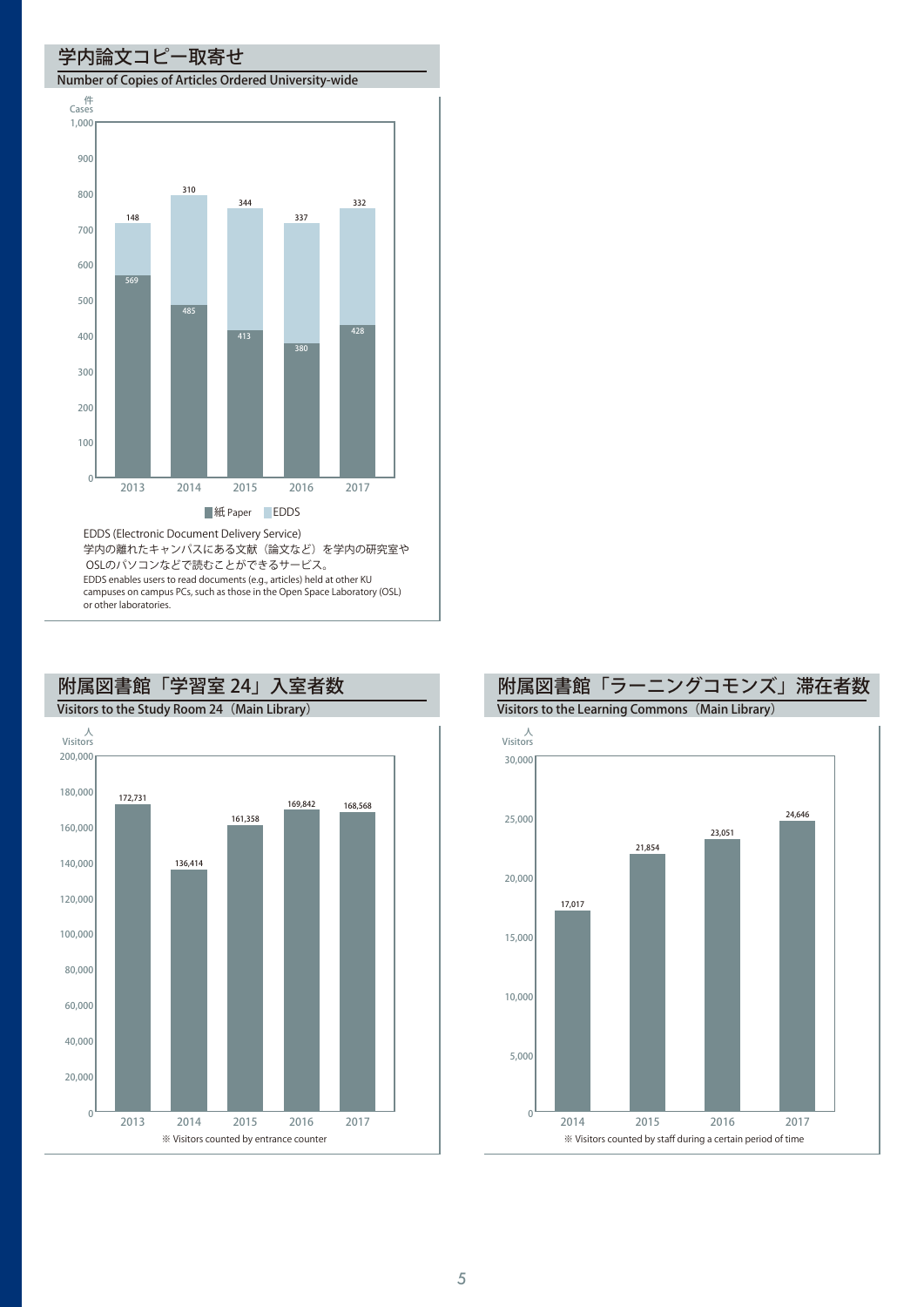







京都大学貴重資料デジタルアーカイブ 2017 年度公開資料 一橋殿御旅館絵図 (京都大学附属図書館所蔵) Photograph courtesy of the Main Library, Kyoto University - Hitotsubashidono goryokan ezu